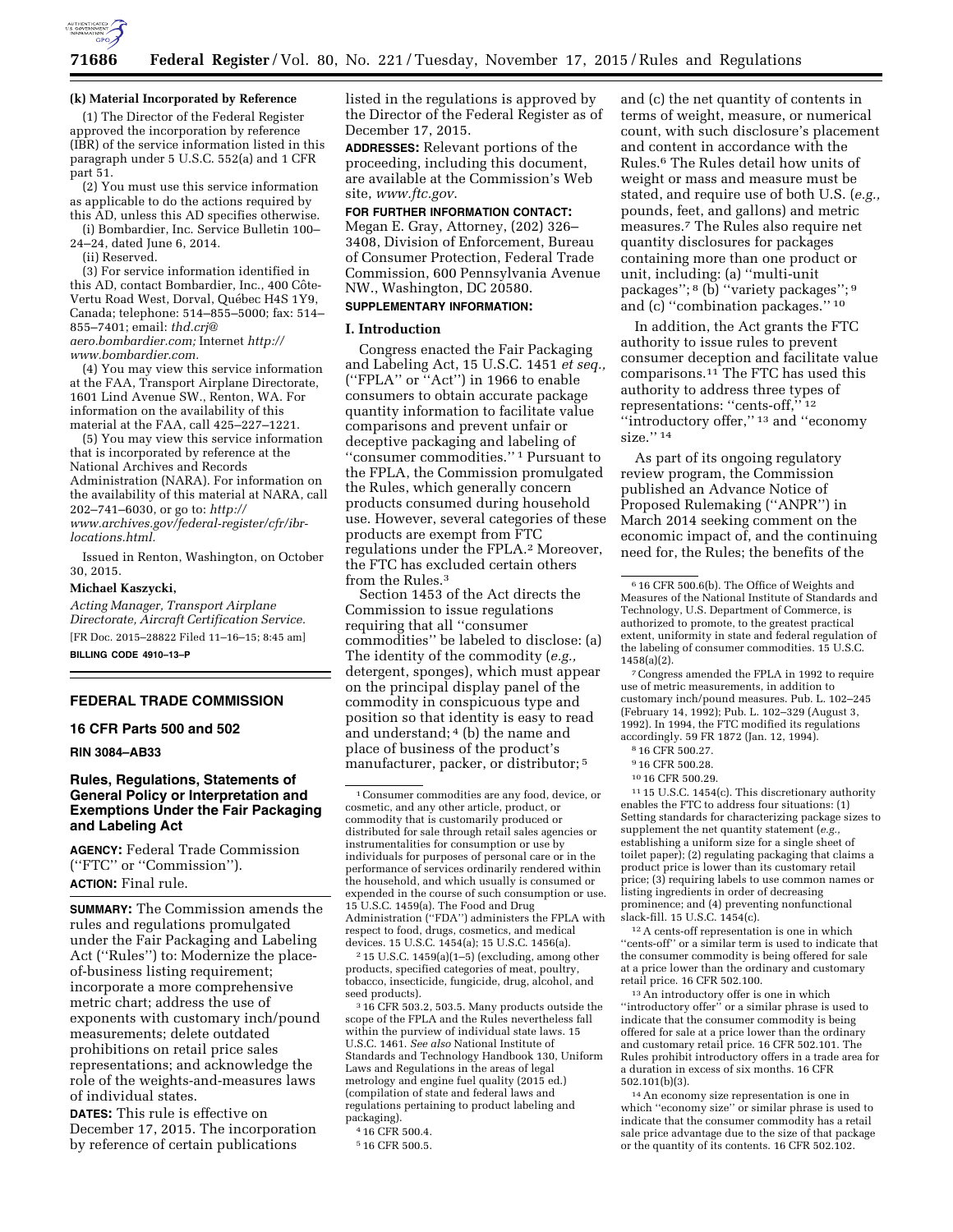Rules to consumers; and any burdens the Rules place on businesses.15

In response, the Commission received fifteen comments. Based on these comments, the Commission issued a Notice of Proposed Rulemaking (''NPRM'') on February 2, 2015, proposing several amendments to modernize the place-of-business listing requirement, incorporate a more comprehensive metric chart, address the use of exponents with customary inch/ pound measurements, delete prohibitions on certain retail price sale representations, and acknowledge the role of weights-and-measures laws of individual states.16

The Commission received nine comments in response to the NPRM, one from a nonprofit association representing officials and consumers affected by the Rules and eight from individuals.17 The nonprofit association approved of the Commission's proposals.18 One individual approved of the Commission's proposal to modernize the place-of-business listing requirement and acknowledge the role of weights-and measures of individual states; he also suggested the Commission amend Section 500.5(b) to delete the Rules' ''actual corporate name'' requirement, as well as amend the Rules to acknowledge that FDA labeling rules could be relevant to an entity's FPLA compliance and that the FDA has not finalized its proposal to permit metric measurements.19 One individual approved of the Commission's proposal to modernize the place-of-business listing requirement; she did not address the Commission's other proposals.20 Six individuals discussed extraneous topics not material to this rulemaking.21

#### **II. Procedures for Promulgating Regulations Under FPLA**

Commission Rule 1.26 sets forth the procedures for promulgation of rules under authority other than section 18(a)(1)(B) of the FTC Act; it governs

<sup>18</sup> Packaging and Labeling Subcommittee of the National Conference on Weights and Measures (''NCWM'') (1).

20Lynn (5).

these FPLA amendments.22 The effective date of any regulations issued under the FPLA will not be prior to 30 days after publication in the **Federal Register**.23

### **III. Amendments**

Based on its consideration of the record, the Commission amends the Rules as explained below.

## *A. Modernize the Place-of-Business Listing Requirement*

Currently, the Rules require a label to conspicuously state the name and place of business of the manufacturer, packer, or distributor and further specify that the place of business statement contain the street address, city, state, and ZIP code. The street address, however, may be omitted if it is listed in a current city or telephone directory.24 The Commission proposed revising this exception to permit a business to omit the street address if it is listed in any readily accessible, well-known, widely published, and publicly available resource, including but not limited to a printed directory, electronic database, or Web site. The inclusion of ''any readily accessible, widely published, and publicly available resource'' in the exception provides flexibility and is intended to encompass new technologies that meet these requirements.

All the comments addressing this proposal supported it.25 One individual suggested that the Commission delete the requirement that certain business entities use their ''actual corporate name'' (as opposed to their fictitious or doing-business-as name). However, he acknowledged that the requirement did not burden business and he did not demonstrate any benefit associated with his suggested amendment.<sup>26</sup> Accordingly, the Commission adopts its proposed amendment without change.

## *B. Incorporate a More Comprehensive Metric Chart*

Section 500.19(a) currently contains an incomplete metric conversion chart that fails to list possible, albeit uncommon, conversion factors that a packager might use, such as weight expressed in grain, or length expressed in rods. The Commission proposed to correct this omission by deleting the current chart and incorporating by reference the complete metric

conversion chart published in National Institute of Standards and Technology (NIST) Handbook 133, Checking the Net Contents of Packaged Goods (2015 ed., Exhibit E, pgs. 135–157).27 Members of the public can access the Handbook online at NIST's Web site, *[www.NIST.gov](http://www.NIST.gov)*.

The only comment addressing this proposal approved its adoption.28 Accordingly, the Commission adopts this proposed amendment without change for the reasons explained in the NPRM.

### *C. Address the Use of Exponents With Customary Inch/Pound Measurements*

In the current rule (Section 500.22), exponents are not listed for customary inch/pound measurements, but are included in the metric examples listed in Section 500.23(b) (*e.g.,* cubic centimeter—cm3). Because exponents are not listed in the customary inch/ pound measurements, affected businesses might think they are not permitted, although they are common in the marketplace and historically sanctioned by the Office of Weights and Measures of the National Institute of Standards and Technology, U.S. Department of Commerce, which is authorized to promote uniformity in labeling regulations.29 Therefore, the Commission proposed to clarify the Rules to expressly permit exponents with customary inch/pound measurements (*e.g.,* cubic inches—in3).

The only comment addressing this proposal approved its adoption.30 Accordingly, the Commission adopts this proposed amendment without change.

## *D. Delete Prohibitions on Certain Retail Price Sales Representations*

The Commission proposed to eliminate sections addressing when and how a packager or labeler represents a commodity to be "cents off," an ''introductory offer,'' or ''economy size."<sup>31</sup> The Commission originally

- 29NCWM (1).
- 30NCWM (1).

<sup>15</sup> 79 FR 15272 (March 19, 2014).

<sup>16</sup> 80 FR 5491 (February 2, 2015).

<sup>17</sup>The Commission posted the comments at *[https://www.ftc.gov/policy/public-comments/](https://www.ftc.gov/policy/public-comments/initiative-599) [initiative-599](https://www.ftc.gov/policy/public-comments/initiative-599)*. Each comment has a number correlating to the date of submission. This notice cites comments using the last name of the individual submitter or the name of the organization, followed by that number.

<sup>19</sup>Schindler (3).

<sup>21</sup>Willey (2), Signer (4), Nagpal (6), Gordon (7), Vita (8), Anonymous (9). For example, Gordon (7) commented on labels for genetically modified foods.

<sup>22</sup> 16 CFR 1.26(f).

<sup>23</sup> 16 CFR 1.26(f).

<sup>24</sup> 16 CFR 500.5(a)–(e). The Act itself requires the label to include the place of business, but does not specify to what level of detail. 15 U.S.C. 1453(a)(1).

<sup>25</sup>NCWM (1), Schindler (3), Lynn (5). 26Schindler (3).

<sup>27</sup>The NPRM proposed to incorporate a metric conversion chart from NIST Handbook 130, but the Final Rule incorporates the metric conversion chart from NIST Handbook 133. NIST Handbook 133's metric conversion chart is consistent with the table provided in NIST Handbook 130, but provides a more comprehensive listing of metric conversion factors. This revision does not change the obligations of entities subject to the Rules. Therefore, pursuant to the Administrative Procedure Act, the Commission finds ''good cause'' for foregoing additional public comment because this change is merely ministerial and further public comment is ''unnecessary.'' 5 U.S.C. 553(b)(3)(B).

<sup>28</sup>NCWM (1).

<sup>31</sup> 15 U.S.C. 1454(c)(2).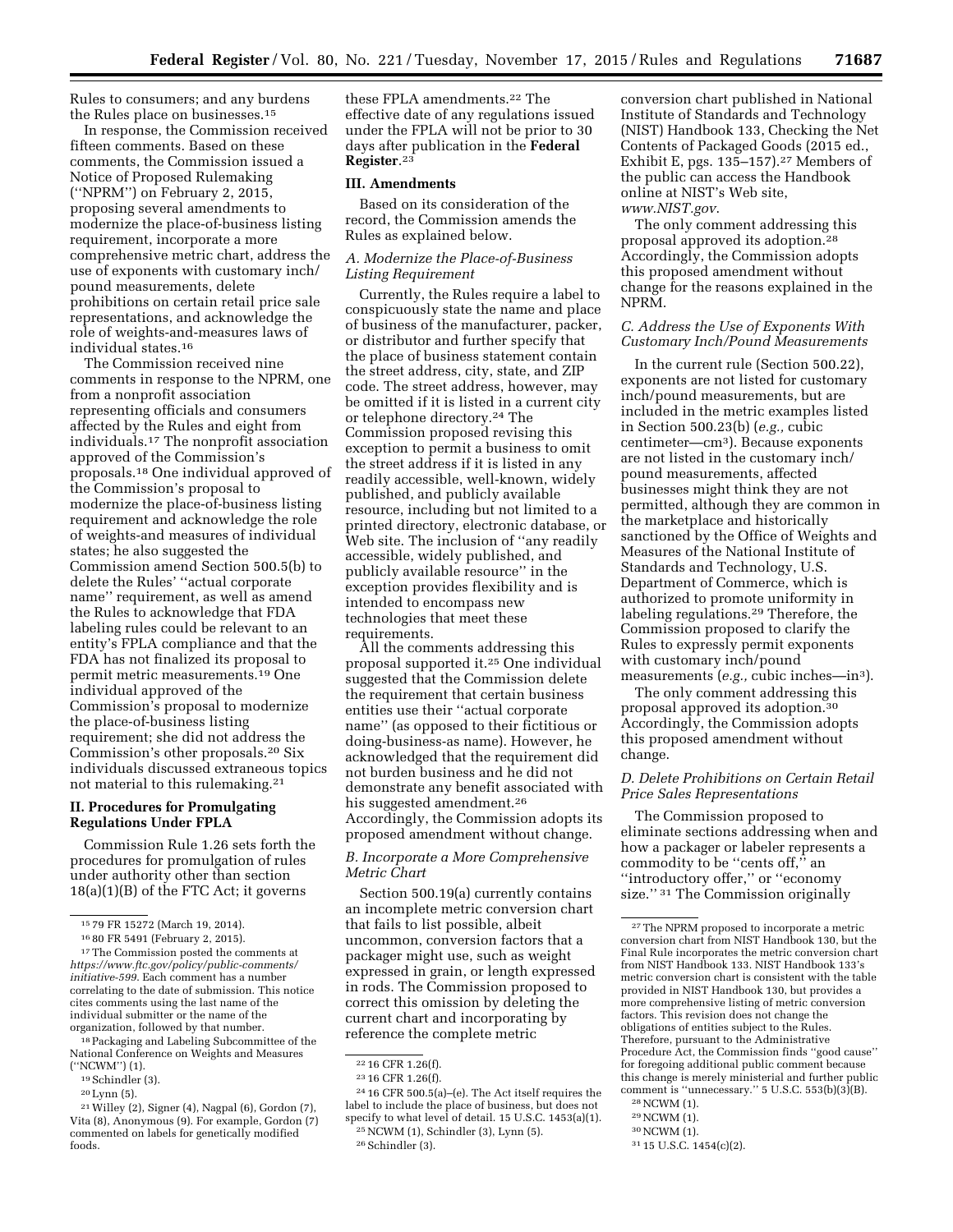promulgated these provisions to curtail certain price representations that were commonly used in a deceptive manner during the 1960s and 1970s. However, these representations are now rarely seen in the modern marketplace. Indeed, they have been absent for some time.32 Should they re-appear, the Commission has other tools at its disposal to ensure they are not used deceptively.

The only comment addressing this proposal approved its adoption.33 Accordingly, the Commission adopts this proposed amendment without change.

### *E. Acknowledge the Role of Weightsand-Measures Laws of Individual States*

Many products outside the Commission's FPLA purview fall within the purview of weights-and-measures laws of individual states; amending the Rules to acknowledge the state role would aid compliance efforts by alerting businesses that state laws may apply. Therefore, the Commission proposed to amend the Rules to state ''[m]any products exempted through proceedings under section 5(b) of the Act and section 500.3(e) of this chapter or excluded under part 503 of this chapter nonetheless fall within the purview of the weights-and-measures laws of individual states.''

The two comments addressing this proposal approved its adoption.34 One, however, favored further clarification to indicate that FDA also has a role in FPLA regulation, but did not provide any indication that entities were unfamiliar with this fact. Accordingly, the Commission adopts this proposed amendment without change.

### **IV. Paperwork Reduction Act**

The Rules contain various existing information collection requirements for which the Commission has obtained OMB clearance under the Paperwork Reduction Act (''PRA'').35 Because the amendments do not trigger additional recordkeeping, disclosure, or reporting requirements, there is no incremental burden under the PRA. *See* 44 U.S.C. 3501–3521. None of the comments disputed the PRA analysis in the NPRM.

# **V. Regulatory Flexibility Act**

The Regulatory Flexibility Act (''RFA'') 36 requires the Commission to conduct an initial and final analysis of the anticipated economic impact of the amendments on small entities.37 The purpose of a regulatory flexibility analysis is to ensure the agency considers the impacts on small entities and examines regulatory alternatives that could achieve the regulatory purpose while minimizing burdens on small entities. Section 605 of the RFA 38 provides that such an analysis is not required if the agency head certifies that the regulatory action will not have a significant economic impact on a substantial number of small entities.

The Commission believes the amendments will not have a significant economic impact on small entities, although they may affect a substantial number of small businesses. The amendments expand labeling options to accommodate the rise of online media, remove unnecessary price statement prohibitions, or are technical in nature.

In the Commission's view, the amendments will not have a significant or disproportionate impact on the costs small entities incur in manufacturing, distributing, or selling consumer commodities. Indeed, the Rule revisions provide increased flexibility for companies complying with the Rules. Therefore, the Commission certifies that amending the Rules will not have a significant economic impact on a substantial number of small businesses.

Although the Commission certifies under the RFA that the amendments will not have a significant impact on a substantial number of small entities, the Commission nonetheless has determined it is appropriate to publish a final regulatory flexibility analysis to ensure the impact of the amendments on small entities is fully addressed. Therefore, the Commission prepared the following analysis:

### *A. Need for and Objective of the Amendments*

The objective of the amendments is to clarify and update the Rules in accordance with marketplace practices. The Act authorizes the Commission to implement its requirements through the issuance of rules. The amendments clarify and update the Rules, and provide covered entities with additional labeling options without imposing significant new burdens or additional costs.

### *B. Significant Issues Raised in Public Comments*

In the NPRM's initial regulatory flexibility analysis, the Commission concluded that the proposed amendments would not have a significant or disproportionate economic impact (including compliance costs) on small entities that produce consumer commodities other than those commodities falling within the authority of other agencies or otherwise outside the Act's or Rules' scope. None of the comments disputed the initial regulatory flexibility analysis. The Commission did not receive any comments from the Small Business Administration.

#### *C. Small Entities to Which the Amendments Will Apply*

The amendments cover every company in the economy that produces consumer commodities other than those commodities falling within the authority of other agencies or otherwise outside the Act's or Rules' scope. Based on available information, it is not feasible for the Commission to estimate the number of entities within this class of industry that are also small companies within the meaning of the Regulatory Flexibility Act.39 A substantial number of these entities likely qualify as small businesses. Nevertheless, the Commission estimates that the amendments will not have a significant impact on small businesses because the amendments do not impose any significant new obligations. The Commission sought, but did not receive, comment with regard to the estimated number or nature of small business entities, if any, for which the amendments would have a significant impact.

*D. Projected Reporting, Recordkeeping, and Other Compliance Requirements, Including Classes of Covered Small Entities and Professional Skills Needed To Comply* 

As explained earlier in this document, the amendments expand labeling options to accommodate the rise of online media, remove unnecessary price statement prohibitions, or are technical in nature. The small entities potentially covered by these amendments will include all such entities subject to the Rules. The professional skills necessary for compliance with the Rules as modified by the amendments will include office and administrative support supervisors to determine label content and clerical personnel to draft and obtain labels and keep records.

 $\rm ^{32}$  In 1997, the U.S. Food and Drug Administration revoked similar regulations for ''cents off'' and economy size representations, on the grounds that such representations were no longer used in the marketplace. 62 FR 39439 (1997).

<sup>33</sup>NCWM (1).

<sup>34</sup>NCWM (1), Schindler (3).

<sup>35</sup> 44 U.S.C. 3501 *et seq.* On April 6, 2015, OMB granted clearance through April 30, 2018, for these requirements and the associated PRA burden estimates. The OMB control number is 3084–0110.

<sup>36</sup> 5 U.S.C. 601–612.

<sup>&</sup>lt;sup>37</sup>The Commission previously conducted an RFA analysis of the Rules. 59 FR 1862 (Jan. 12, 1994). 38 5 U.S.C. 605. 39 5 U.S.C. 601(3).